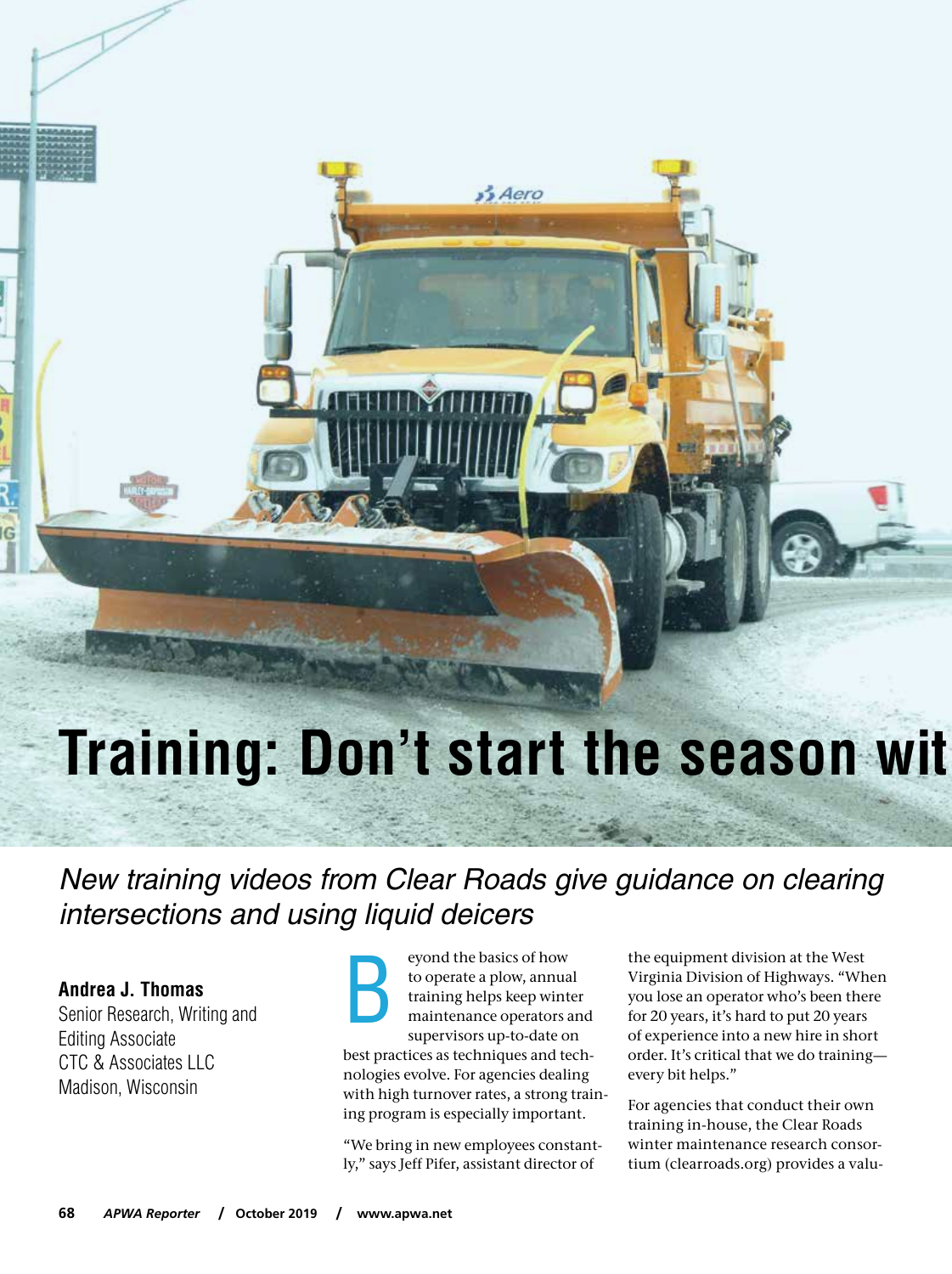**Clear Roads training videos demonstrate efficient approaches for plowing 10 different intersection and interchange layouts (photo courtesy of Missouri DOT).**



able resource: free training materials that agencies can incorporate into their programs.

"As a consortium of 36 state DOTs, one of our key goals in developing training materials is to provide a common resource that we can all benefit from," says Clear Roads representative Scott Lucas, assistant administrator for the Ohio DOT Office of Maintenance Operations. "In developing these materials, we're able to pull from resources from a wide range of states and cherry-pick the best materials to put in our training."



Clear Roads used that approach in developing its well-received Snowplow Operator and Supervisor Training, which was released in 2017 and covered a wide range of topics. Following the success of that project, Clear Roads turned its focus to two areas where members saw a need for more instruction and guidance: plowing complex intersections and applying liquid deicers.

### **Efficiently plowing intersections and interchanges**

As traffic volumes have increased, engineers have designed new types of intersections and interchanges that allow traffic to flow efficiently using multiple merging and turning points. Intersecting roadways can be challenging for snow removal crews, however, and Clear Roads agencies needed a way to help plow operators visualize complex intersections and clear them effectively.

Clear Roads researchers surveyed practitioners in 21 states on the best tools and techniques for plowing 10 different types of intersections and interchanges, then created video animations depicting an aerial view of a snowplow's path.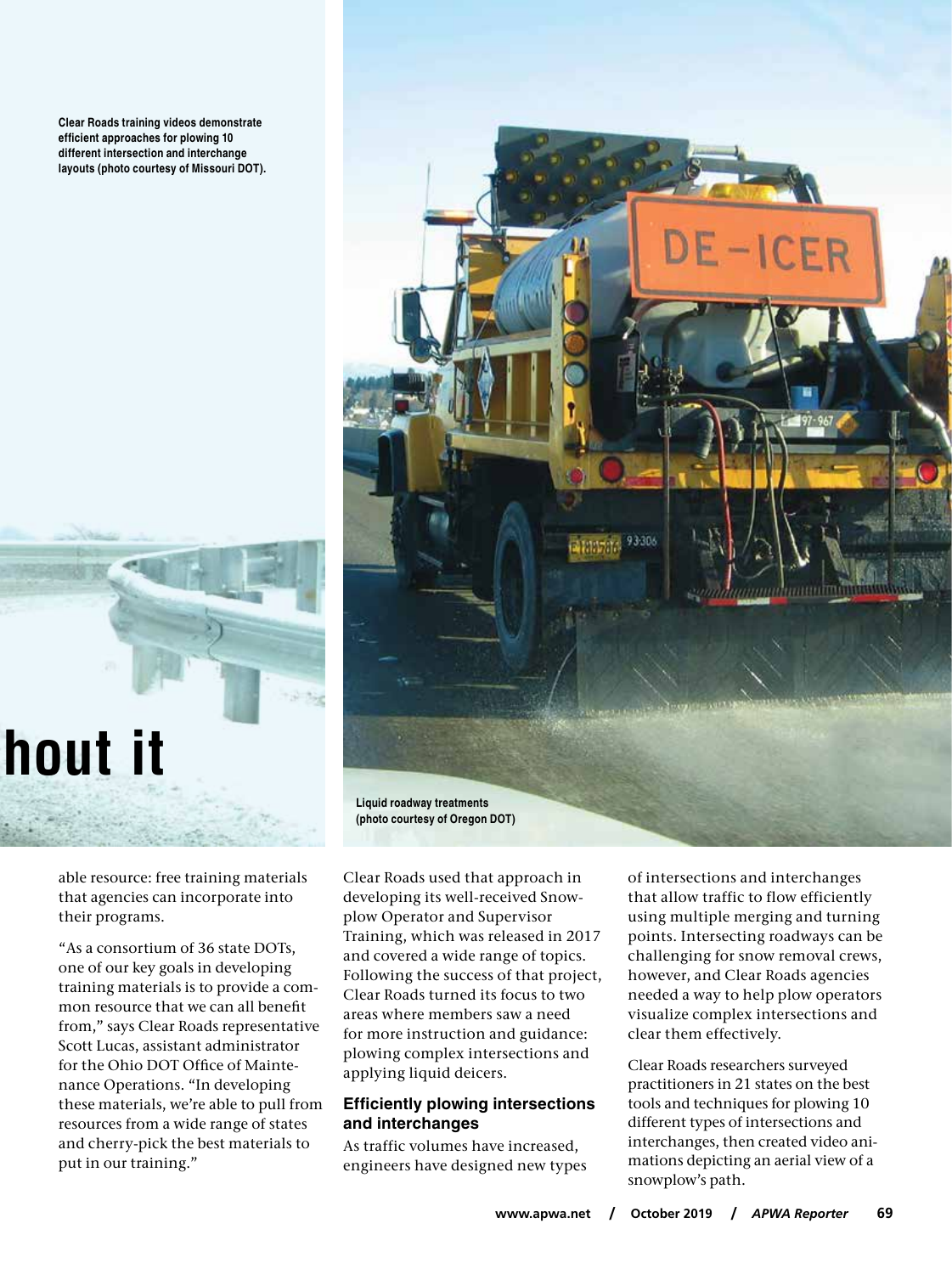

The videos show how to plow four intersection types (four-leg, roundabout, median U-turn and displaced left-turn), and six interchange types (single-point, cloverleaf, diamond, diverging diamond, double roundabout and directional T).

"The training is done in a graphical format so you can see how the truck is moving through and what each pass looks like," says Kevin Hensley, APWA's liaison to Clear Roads and superintendent of public services for the City of West Des Moines, Iowa. "The great thing about video-based training is that you can fast-forward and rewind as many times as needed to really get it set in your mind."

Of course, there's no one right way to clear an intersection. For each layout, the project committee and researchers evaluated multiple approaches and agreed on one to highlight as a best practice. "By showcasing one approach to clearing an intersection, it may



**Image from Clear Roads training on Plowing Intersections and Interchanges (from Practice Manual)**

# **"The great thing about video-based training is that you can fast-forward and rewind as many times as needed to really get it set in your mind."**

**~ Kevin Hensley, Superintendent of Public Services, West Des Moines, Iowa**

provide additional food for thought for an agency that doesn't normally do it that way," says project champion Justin Droste, asset maintenance engineer at Michigan DOT.

In some cases, seeing the potential for increased efficiency can help justify a new hire or an equipment purchase. "Sometimes the best way to clear a new type of intersection is with equipment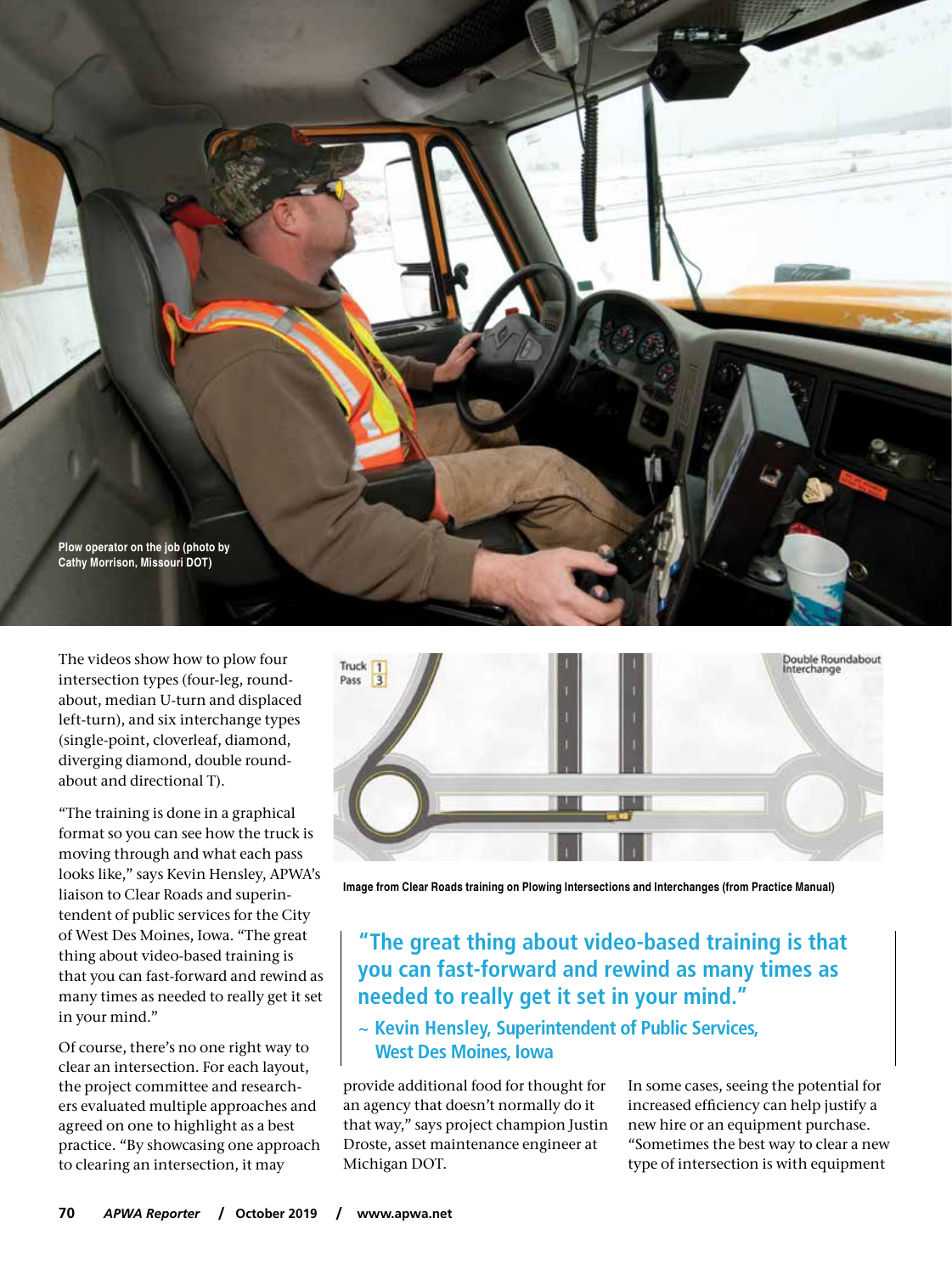that you may not own yet," Lucas says. "You may need a left-wing plow when you only have a right-wing plow, or you may not own a wing plow at all."

In addition to the videos, the training materials include printable reference cards that can be distributed to operators or posted in breakrooms.

**"It's not an easy sell, because putting liquids down on the road is kind of counterintuitive. People think you're going to freeze the road up."**

## **~ Jeff Pifer, Assistant Director, Equipment, West Virginia Division of Highways**

### **Getting the word out: Liquid roadway treatments**

Many agencies use salt brine and other liquids as anti-icing treatments to prevent ice from forming on roadways. But the application of salt brine as a deicing treatment—during or after a winter storm—has been slower to catch on.

"It's not an easy sell, because putting liquids down on the road is kind of counterintuitive," Pifer says. "People think you're going to freeze the road up."

Clear Roads members are taking a second look at liquids. When used in the right conditions, liquid *deicing* treatments can be as effective as granular treatments while using less salt. Liquids are especially effective during light snowfalls and at milder temperatures. Agencies also use liquids as anti-icing treatments before a storm and to loosen packed snow for plowing.

"Here in Ohio, a big thing we're tasked with is finding ways to save money and resources," Lucas says. "Using more liquids is one way to do that."

Clear Roads created two training videos to help agencies expand their use of liquids:



**Screen shot from Clear Roads training video on liquid roadway treatments**

- A shorter video (12 minutes) for agency decision-makers and the general public that discusses the benefits of liquid anti-icing and deicing treatments while addressing common misconceptions.
- A full-length video (24 minutes) for practitioners that includes information from the short video as well as tips for starting a liquid program, discussion of equipment types, and recommended usage parameters and application rates.

The videos are a good complement to the discussion of liquids in APWA's Winter Maintenance Supervisor Certificate training program, Hensley says. "For agencies that are interested in exploring this approach, the Clear Roads training goes into more depth about how to implement it," he says.

To accompany the videos, researchers created two printable reference guides—a Start-Up Reference Guide to help agencies gain buy-in and a Technical Reference Guide with more detailed usage parameters, application rates and general tips.

#### **Snowplow operator and supervisor training**

The video-based training on clearing intersections and applying liquids can be used in conjunction with Clear Roads' flagship training program: Snowplow Operator and Supervisor Training.

Available as a free download for any agency, the training consists of 22 modules on topics such as plowing procedures, spreaders, pre-wetting, deicing, anti-icing and safety. Designed to be presented by an instructor, each module includes a PowerPoint™ file with teaching notes, an instructor's guide, and a set of pre-tests and post-tests.

The modules provide over 42 hours of training materials (most modules take 90 to 120 minutes to teach). The modules can be used as a complete package or individually, and agencies can edit and customize them as needed. Each module contains two tracks: operator training and supervisor training.

Since the modules' release in 2017, they have been accessed by more than 100 agencies and organizations, including many county and municipal highway departments.